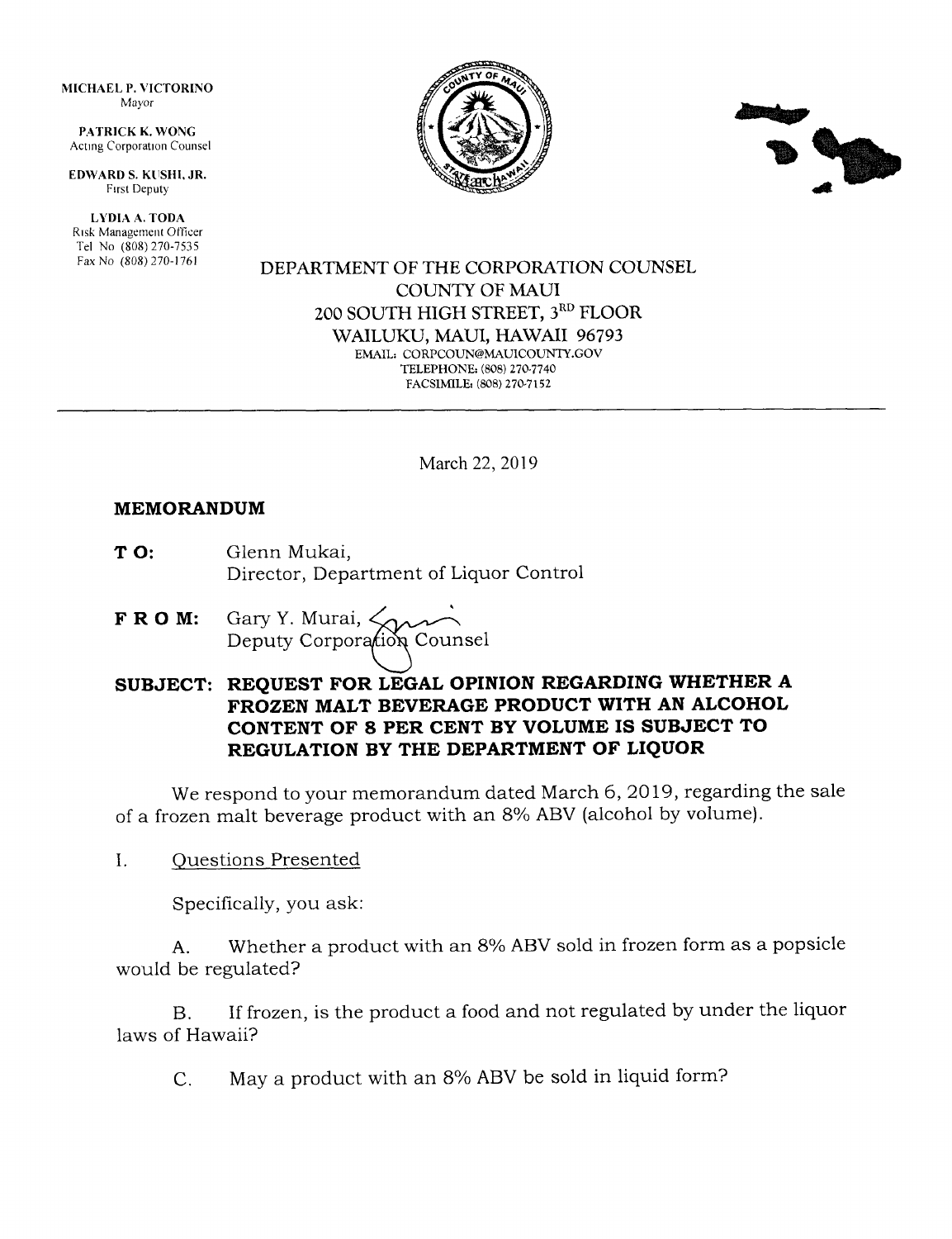D. Whether there is any size or packaging requirement?

### II. Brief answer

Frozen ice pops made from a malt beverage with an alcohol content of 8% ABV are subject to regulation under S281, H.R.S., whether sold in frozen or liquid form.

## III. Background

You informed us that the Department of Liquor Control received an email correspondence posing questions regarding the regulation of a malt beverage with an alcohol content of 8% alcohol by volume (ABV) sold in solid form as a popsicle. <sup>1</sup>

We considered the following legal authorities:

A. Chapter 281-1, Hawaii Revised Statutes and Rule S04-101-5 of the Rules of the Liquor Commission each define "liquor" or "intoxicating liquor" as follows:

"Liquor" or "intoxicating liquor" includes alcohol, brandy, whiskey, rum, gin, okolehao, sake, beer, a1e, porter, and wine; and also includes, in addition to the foregoing, any spirituous, vinous, malt or fermented liquor, liquids, and compounds, whether medicated, proprietary, patented, or not, in whatever form and of whatever constituency and by whatever name called, containing one-haif of one per cent or more of alcohol by volume, which are fit for use or may be used or readily converted for use for beverage purposes.2

B. Chapter 281-2, H.R.S. lists items excepted from S281, H.R.S., and provides in pertinent part as follows:

Excepted articles, penalty. The articles enumerated in this section shall not, after having been manufactured and prepared for market, be subject to this chapter if they correspond with the following descriptions and limitations, namely: "

(1) Denatured alcohol;

<sup>&</sup>lt;sup>1</sup> Popsicle is a Unilever brand of ice pop consisting of flavored, colored ice on a stick (unileverusa.com).

<sup>&</sup>lt;sup>2</sup> See, also, §244D-1, H.R.S., Liquor Tax Law, which provides a definition for liquor by referring to §281-1, H.R.S. and also provides definitions for beer, or "intoxicating liquor," distilled spirits, draft beer, sparkling wine, still wine, and wine. The definitions are intended for purposes of taxation, and do not conflict with those provided elsewhere in the Hawaii Revised Statutes, or the Rules of the Liquor Commission.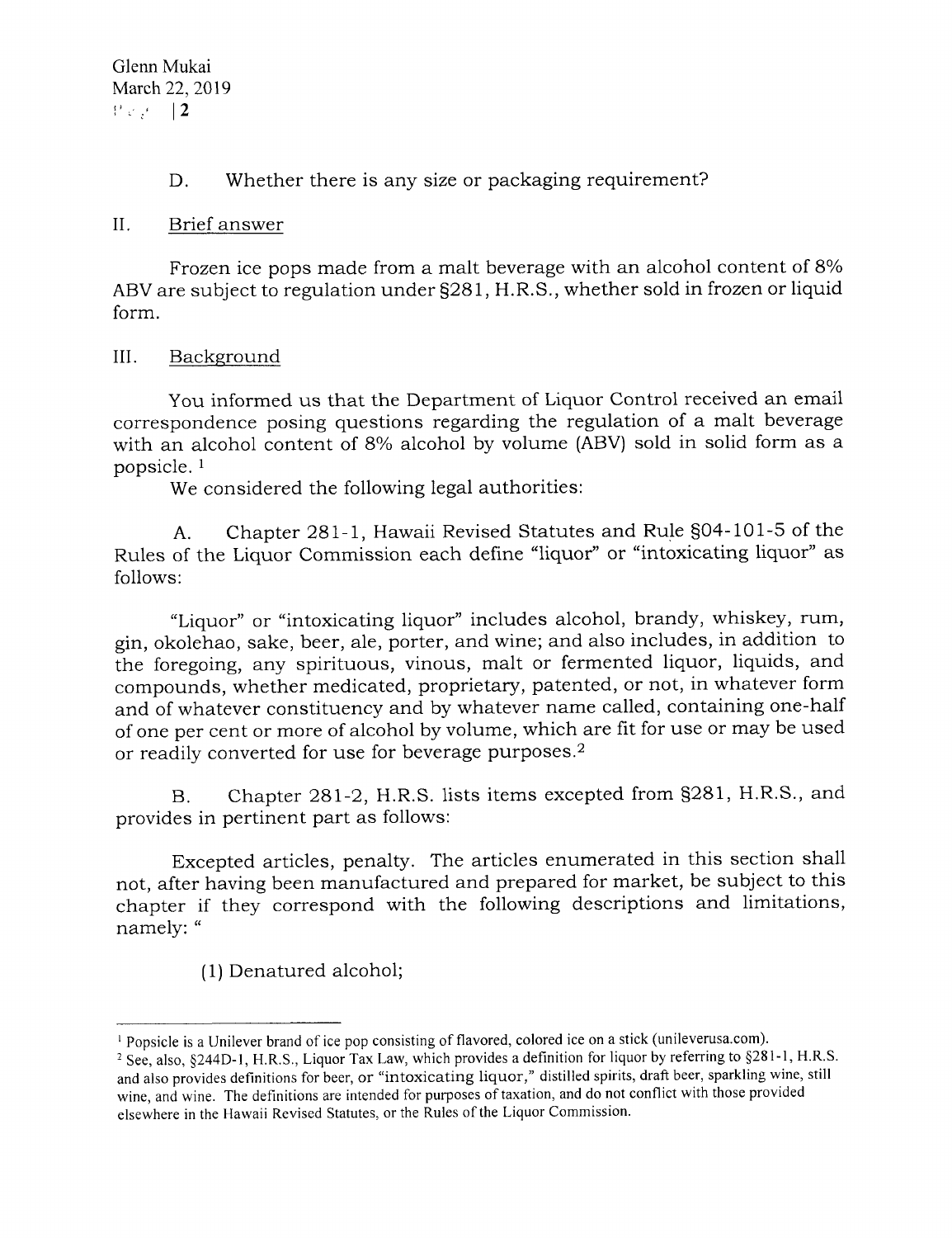- (2) Medicinal preparations;
- (3) Patented medicines that are unfit for use for beverage purposes
- (4) Toilet, medicinal and antiseptic preparations that are unfit for use for beverage purposes;
- (5) Flavoring extracts and syrups that are unfit for use for beverage purposes;
- (6) Vinegar and preserved sweet cider; and
- (7) A food which is a confectionery and contains alcohol of five per cent or less by weight.
- C. Chapter 328-1, H.R.S. defines "food" as:
	- (1) Articles used for food or drink by humans, dogs, or cats;
	- (2) Chewing gum, or
	- (3) Articles used for components of any such article.

D. Chapter 328-6(20), H.R.S. Prohibited acts, prohibits confectioneries containing alcohol as follows:

(20) The sale to a person below the age of twenty-one years of any food which is a confectionery which contains alcohol in excess of one-half of one per cent of alcohol by weight.

IV. Analvsis

A. Whether a product with an 8% ABV sold in frozen form as a popsicle would be regulated?

Frozen ice pops with an 8% ABV fa1l within the definition of "liquor" or "intoxicating liquor" as the product may be used or readily converted for use for beverage purposes.3 Unlike other foods or confectioneries containing alcohol, a frozen product is especially amenable to use or conversion for beverage puposes.

<sup>&</sup>lt;sup>3</sup> Chapter 281, H.R.S. and the Rules of the Liquor Commission do not provide a definition of "beverage,' however, \$33S-t. H.R.S., Litter control, provides a definition of beverage that includes "beer or other malt beverages ... in liquid form intended for human consumption."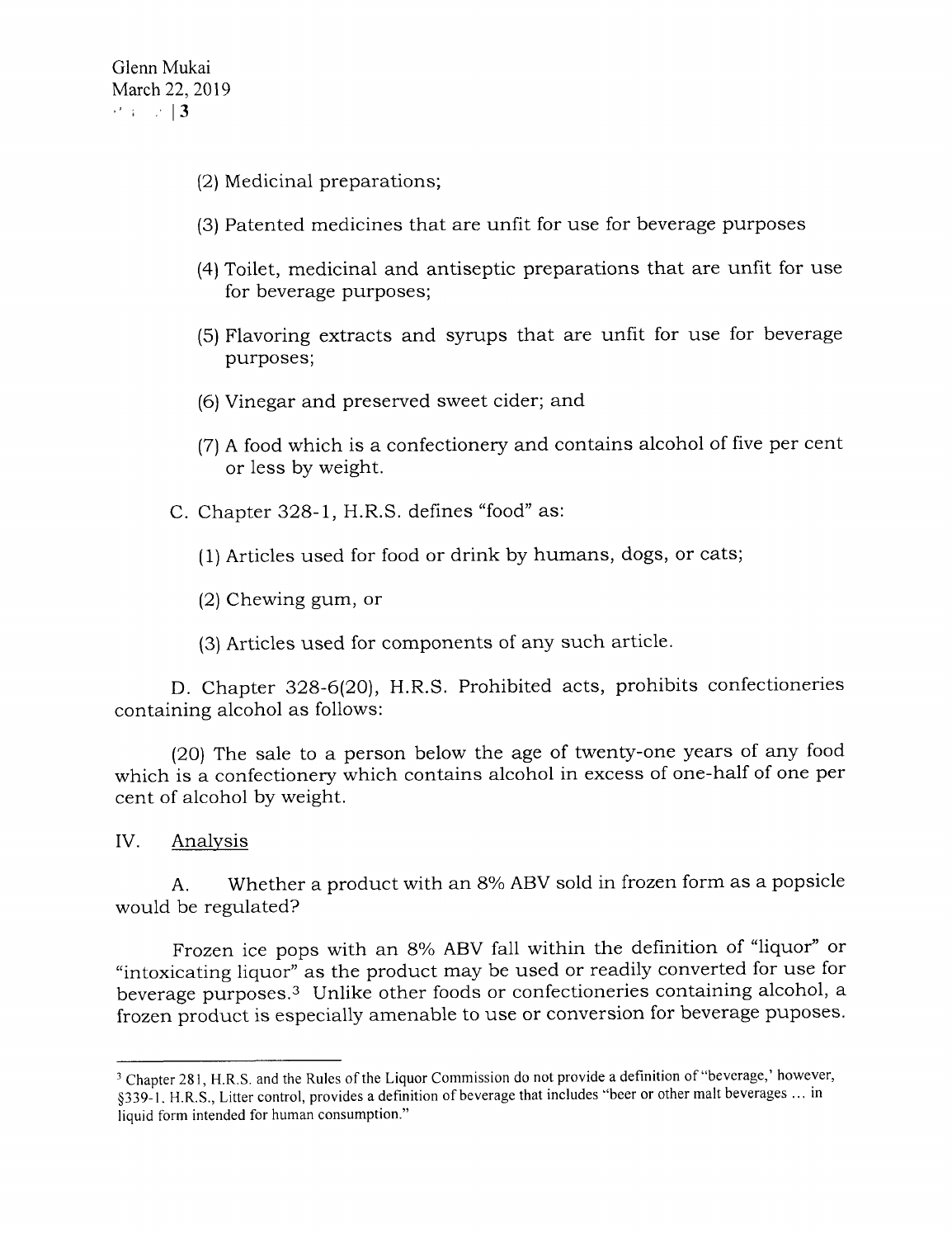B. If frozen, is the product a food and not regulated by under the liquor laws of Hawaii?

We considered whether frozen ice pops may be considered a food or confectionery product, and if so, whether such a product is subject to regulation. A confectionery may not have an alcohol by weight (ABW) greater than 5%. (S281-  $2(7)$ , H.R.S.) A product with an ABW of 5% is approximately equivalent to 6.25% ABV.<sup>4</sup> Therefore, even if frozen ice pops may be considered a confectionery or food product, as the 8% ABV of the subject confectionery or food product exceeds 5% ABW, such products would be subject to regulation.

C. May a product with an 8% ABV be sold in liquid form?

A malt beverage product with an 8% ABV sold in liquid form falls within the definition of "liquor" or "intoxicating liquor" found in S281-1, H.R.S. and is not among the exceptions listed in S281-2, H.R.S. Therefore, it would be subject to regulation under Hawaii liquor 1aws, as it

Chapter 281-2(71, H.R.S. provides that a food which is a confectionery and contains five per cent or less of alcohol by weight (ABW) is an excepted article. After conversion from ABV to ABW, an  $8\%$  ABV is approximately equivalent to 6.25% ABW, which exceeds the 5% ABW limit in  $\S 281-2(7)$ , H.R.S.<sup>5</sup>

D. Whether there is any size or packaging requirement?

There is no size or packaging requirement based on Hawaii liquor laws or Maui Liquor Commission administrative rules. However, there may be such requirements in Alcohol and Tobacco Tax and Trade Bureau (TTB) regulations, which are beyond the scope of this memorandum.

V. Conclusion

We answer question I.A. in the affirmative. We answer question I.B. in the negative. We answer question I.C. in the positive, provided that such product is sold by a seller with the appropriate class of liquor license to persons aged 21 or older. As to question I.D., we are not aware of any applicable size or packaging requirement in Hawaii liquor statutes or Maui liquor rules for the product described herein.

<sup>&</sup>lt;sup>4</sup> Values for alcohol by weight may be converted to alcohol by volume by multiplying the ABW by a factor of 1.25. Values for alcohol by volume may be converted to alcohol by weight by multiplying the ABV by a factor of .80.

Therefore, 5% alcohol by weight equals approximately 6.25% alcohol by volume.

 $<sup>5</sup>$ Id.</sup>